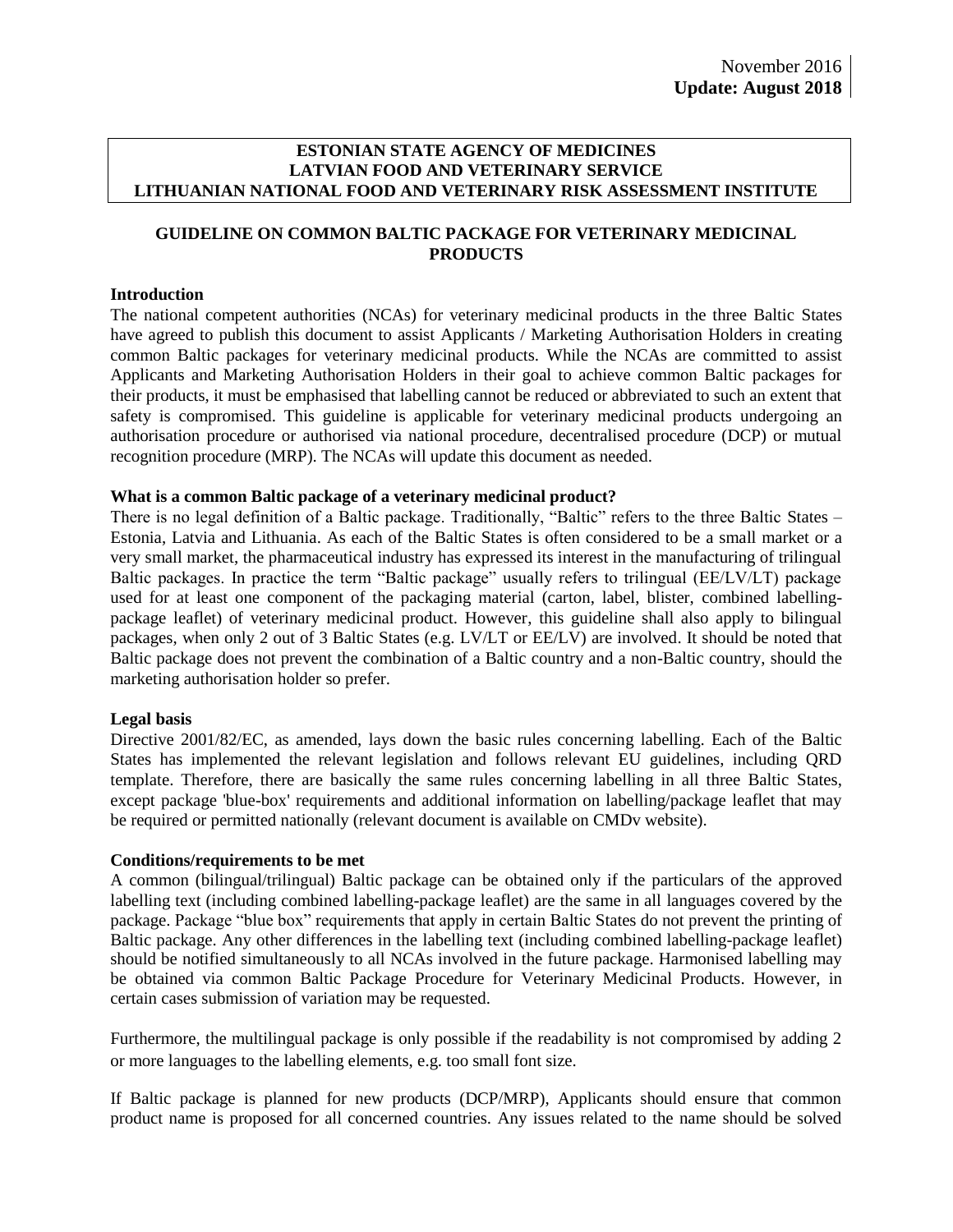during the MA procedure (preferably by Day 106 in DCP and Day 65 in MRP), in order to avoid variation. Besides, Applicants should be convinced that it would be possible to display all particulars of the proposed labelling text in all languages on the multilingual package. It is recommended that Applicants only propose labelling text which is required by the annotated QRD template.

The omission of some particulars of labelling text should be justified. The shortened text will be evaluated and approved during DC/MR procedure.

The template for presentation of labelling text to appear on the outer and/or immediate Baltic package is provided below. This template does not replace or supersede the requirements laid down in the annotated QRD template, but provides additional guidance that should be followed in case of common (bilingual/trilingual) Baltic package. Furthermore, some of this additional guidance allows saving space, which may be compromised by placing information in two or three different languages. Guidance text applicable to Baltic package only is indicated in blue colour.

Once the Common Baltic Package Procedure for Veterinary Medicinal Products have been used, any further corrections in the approved common labelling text (including combined labelling-package leaflet) shall be notified simultaneously to all NCAs involved in initial Baltic Package Procedure. Further discussions could be done within variation procedure or via new Common Baltic Package Procedure once again, if necessary.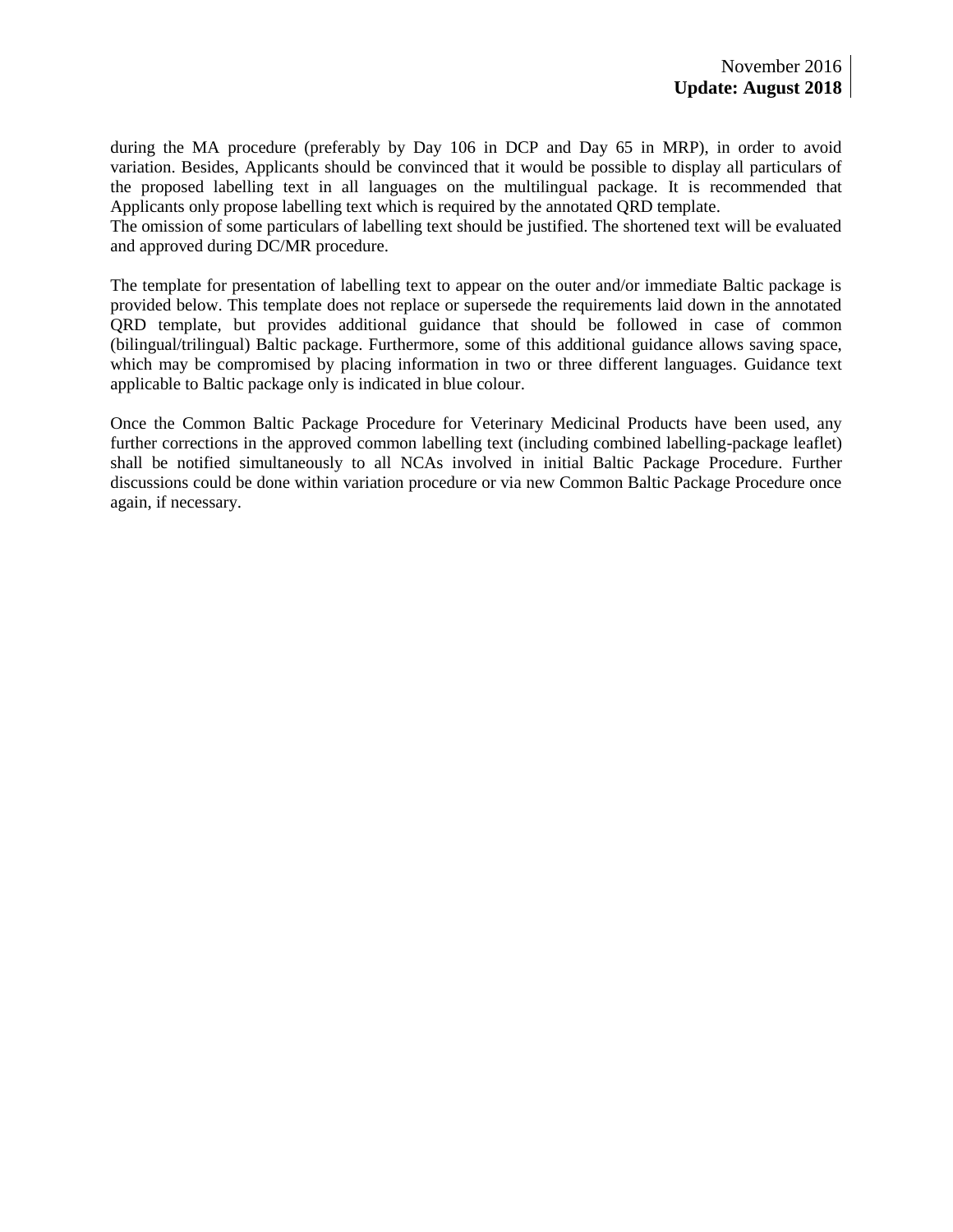## **PARTICULARS TO APPEAR ON <THE OUTER PACKAGE> <AND> <THE IMMEDIATE PACKAGE>**

# **{NATURE/TYPE}**

### **1. NAME OF THE VETERINARY MEDICINAL PRODUCT**

*Name, strength (if applicable) and pharmaceutical form of the veterinary medicinal product, as well as target species (if applicable), should be expressed identically in all languages.*

*For fixed-combination products: The names of the active substances should be presented separated by a "/", unless agreed differently during MR/DC procedure.*

*In case of space limitation name(s) of active substance(s) to appear under the name of the veterinary medicinal product may be stated in Latin (when Estonia is involved) or English (when Estonia is not involved) without any brackets or further explanations. Combination of Latin/English name(s) with national ones should be avoided.*

*In case of space limitation internationally agreed units might be used without translation (decided on a case by case basis).*

### **2. STATEMENT OF ACTIVE AND OTHER SUBSTANCES**

*Composition of the veterinary medicinal product should be expressed identically in all languages.*

*In case of space limitation name(s) of active substance(s) and, where applicable, excipients may be stated in Latin (when Estonia is involved) or English (when Estonia is not involved), except for the outer package of OTC products.*

## **3. PHARMACEUTICAL FORM**

#### **4. PACKAGE SIZE**

## **5. TARGET SPECIES**

#### **6. INDICATION(S)**

## **7. METHOD AND ROUTE(S) OF ADMINISTRATION**

### **8. WITHDRAWAL PERIOD**

**9. SPECIAL WARNING(S), IF NECESSARY**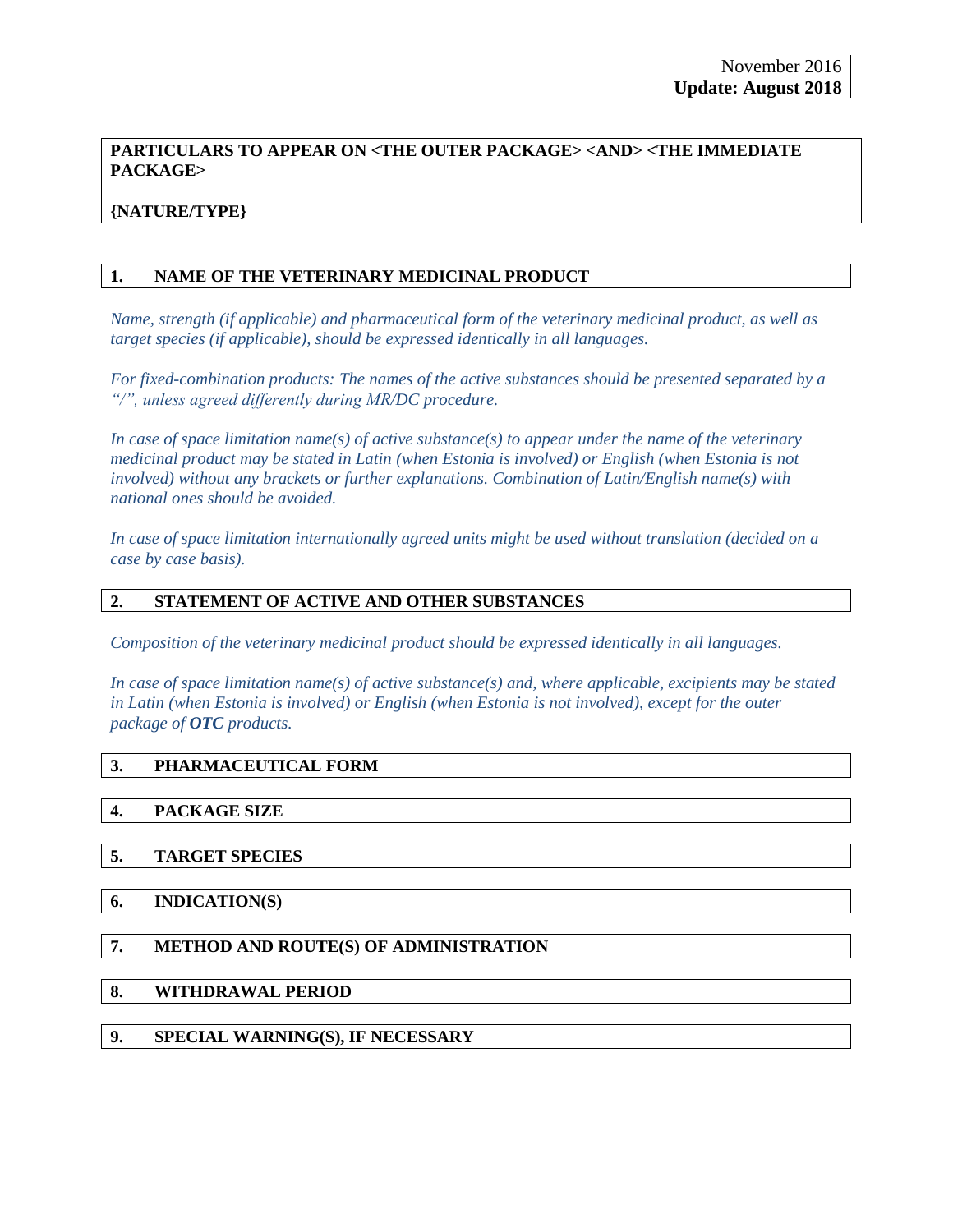### **10. EXPIRY DATE**

*In case of space limitation the abbreviation "EXP" may be used to replace national terms. "EXP" should not be used in combination with national terms. For immediate package only: It is also acceptable, if expiry date is stated without any abbreviation.*

### **11. SPECIAL STORAGE CONDITIONS**

### **12. SPECIFIC PRECAUTIONS FOR THE DISPOSAL OF UNUSED PRODUCTS OR WASTE MATERIALS, IF ANY**

#### **13. THE WORDS "FOR ANIMAL TREATMENT ONLY" AND CONDITIONS OR RESTRICTIONS REGARDING SUPPLY AND USE, IF APPLICABLE**

*For immediate package only: In case of space limitation Latin term "Ad us. vet." may be used to replace national terms (decided on a case by case basis). "Ad us. vet." should not be used in combination with national terms.*

## **14. THE WORDS "KEEP OUT OF THE SIGHT AND REACH OF CHILDREN"**

### **15. NAME AND ADDRESS OF THE MARKETING AUTHORISATION HOLDER**

*The name of the country should be written in a full name in the national languages.*

### **16. MARKETING AUTHORISATION NUMBER(S)**

#### **17. MANUFACTURER'S BATCH NUMBER**

*In case of space limitation the abbreviation "Lot" may be used to replace national terms. "Lot" should not be used in combination with national terms. For immediate package only: It is also acceptable, if batch number is stated without any abbreviation.*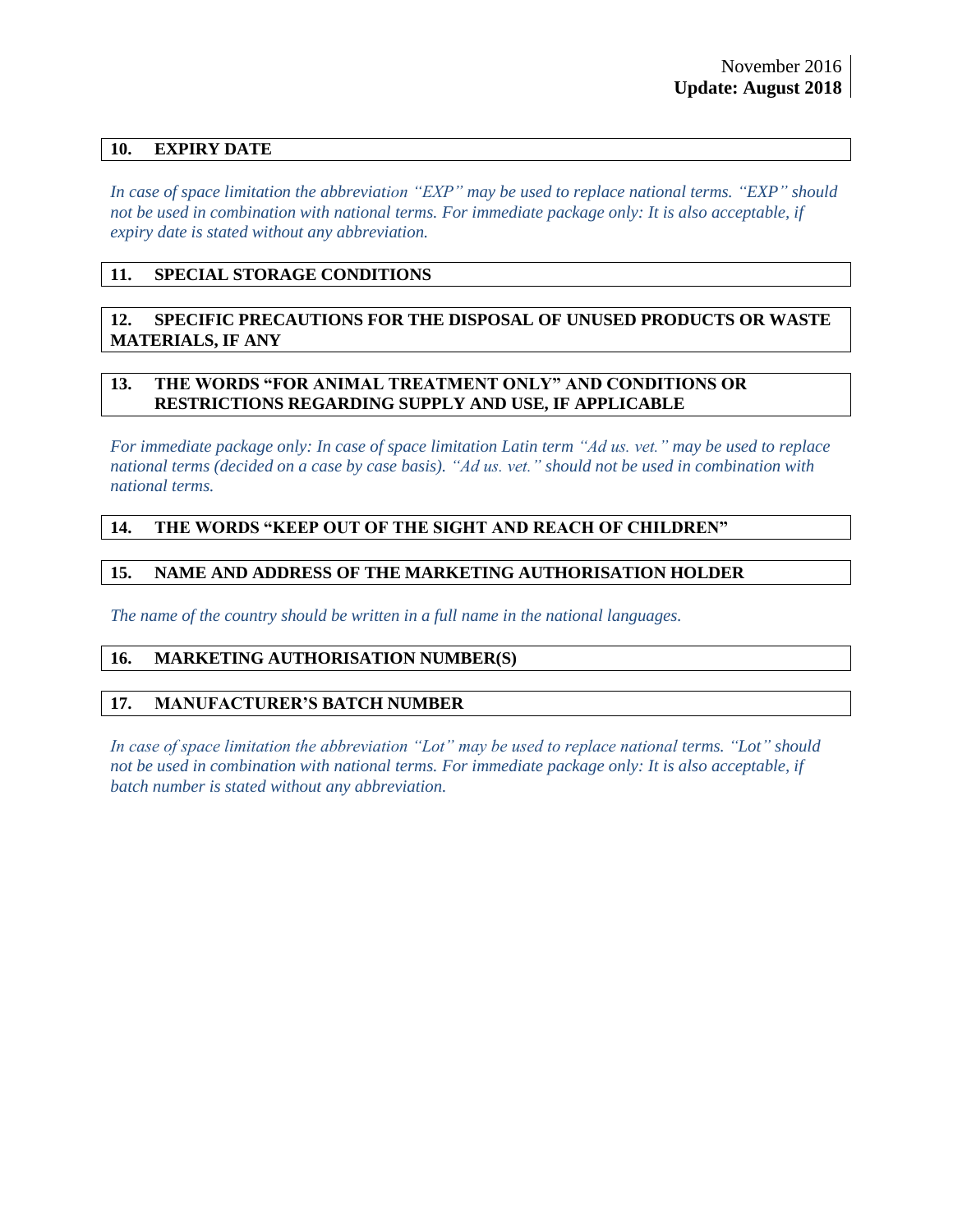# **MINIMUM PARTICULARS TO SMALL IMMEDIATE PACKAGING UNITS**

# **{NATURE/TYPE}**

# **1. NAME OF THE VETERINARY MEDICINAL PRODUCT**

*In case of space limitation name of active substance to appear under the name of the veterinary medicinal product may be in Latin (when Estonia is involved) or English (when Estonia is not involved) without any brackets or further explanations. Combination of Latin/English name(s) with national ones should be avoided.*

### **2. QUANTITY OF THE ACTIVE SUBSTANCE(S)**

*In case of space limitation name(s) of active substance(s) may be stated in Latin (when Estonia is involved) or English (when Estonia is not involved. Combination of Latin/English name(s) with national ones should be avoided.*

### **3. CONTENTS BY WEIGHT, BY VOLUME OR BY NUMBER OF DOSES**

## **4. ROUTE(S) OF ADMINISTRATION**

## **5. WITHDRAWAL PERIOD**

#### **6. BATCH NUMBER**

*In case of space limitation the abbreviation "Lot" may be used to replace national terms. "Lot" should not be used in combination with national terms. It is also acceptable, if batch number is stated without any abbreviation.*

#### **7. EXPIRY DATE**

*In case of space limitation the abbreviation "EXP" may be used to replace national terms. "EXP" should not be used in combination with national terms. It is also acceptable, if expiry date is stated without any abbreviation.*

#### **8. THE WORDS "FOR ANIMAL TREATMENT ONLY"**

*In case of space limitation Latin term "Ad us. vet." may be used to replace national terms (decided on a case by case basis). "Ad us. vet." should not be used in combination with national terms.*